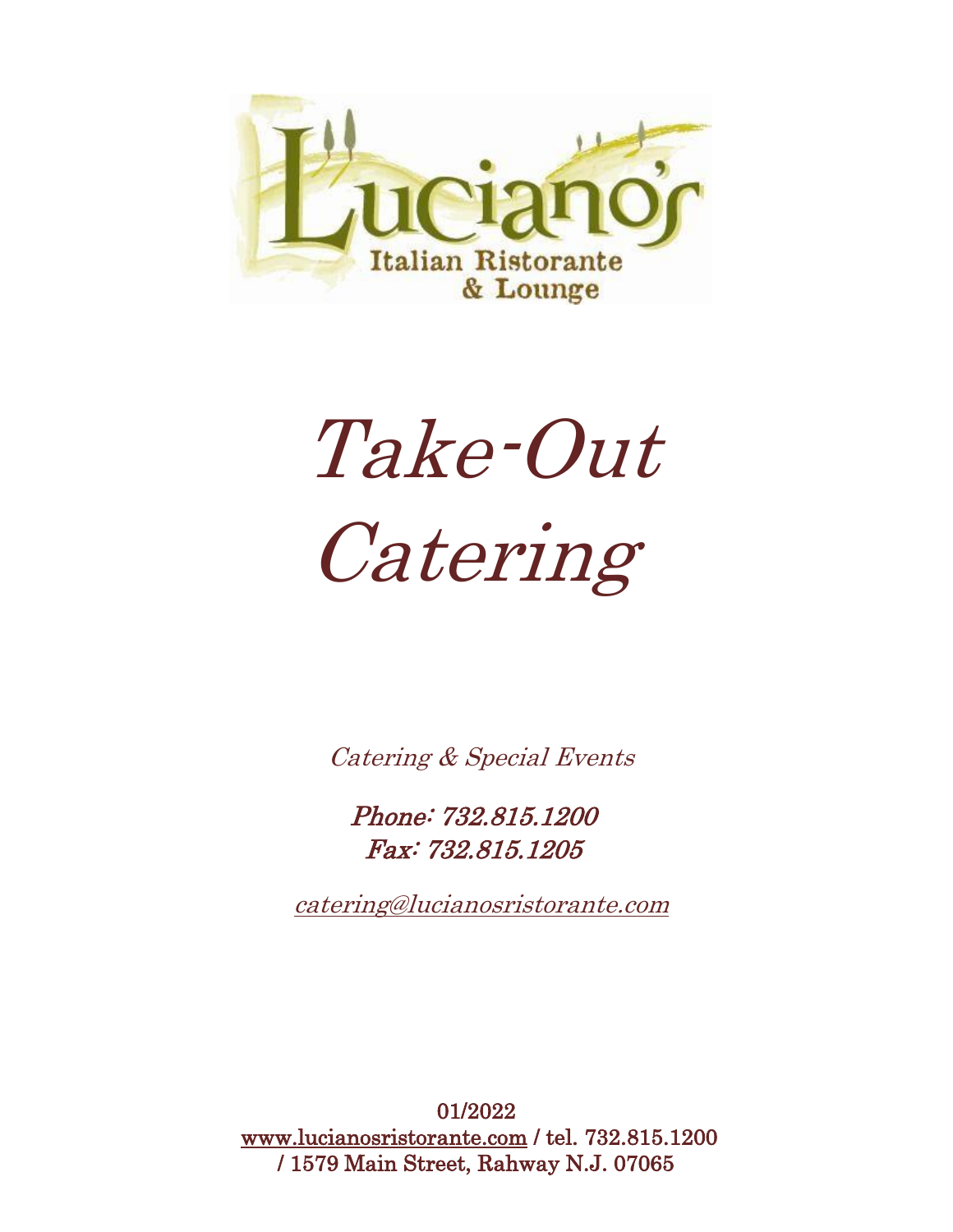

# Luciano's Hot Buffet Packages

Choose Any Pasta, Chicken, OR Pork from Any Of Our Menus Minimum 20 People All Packages Are Served with Italian Bread

#### Package #1 \$25.95 Per Person

2 Choices of Entrees 1 Choice of Pasta 1 Large Appetizer Platter 1 Choice of Salad Bread (Seafood, Veal, Beef additional Up charge)

#### Package #2 \$27.95 Per Person

2 Choices of Entrees 2 Choices of Pastas 1 Large Appetizer Platter 1 Choice of Salad Bread (Seafood, Veal, Beef additional Up charge)

## Create your own Package from items listed inside

We Feature Artistically Arranged Platters To Compliment Your Hot Buffet! I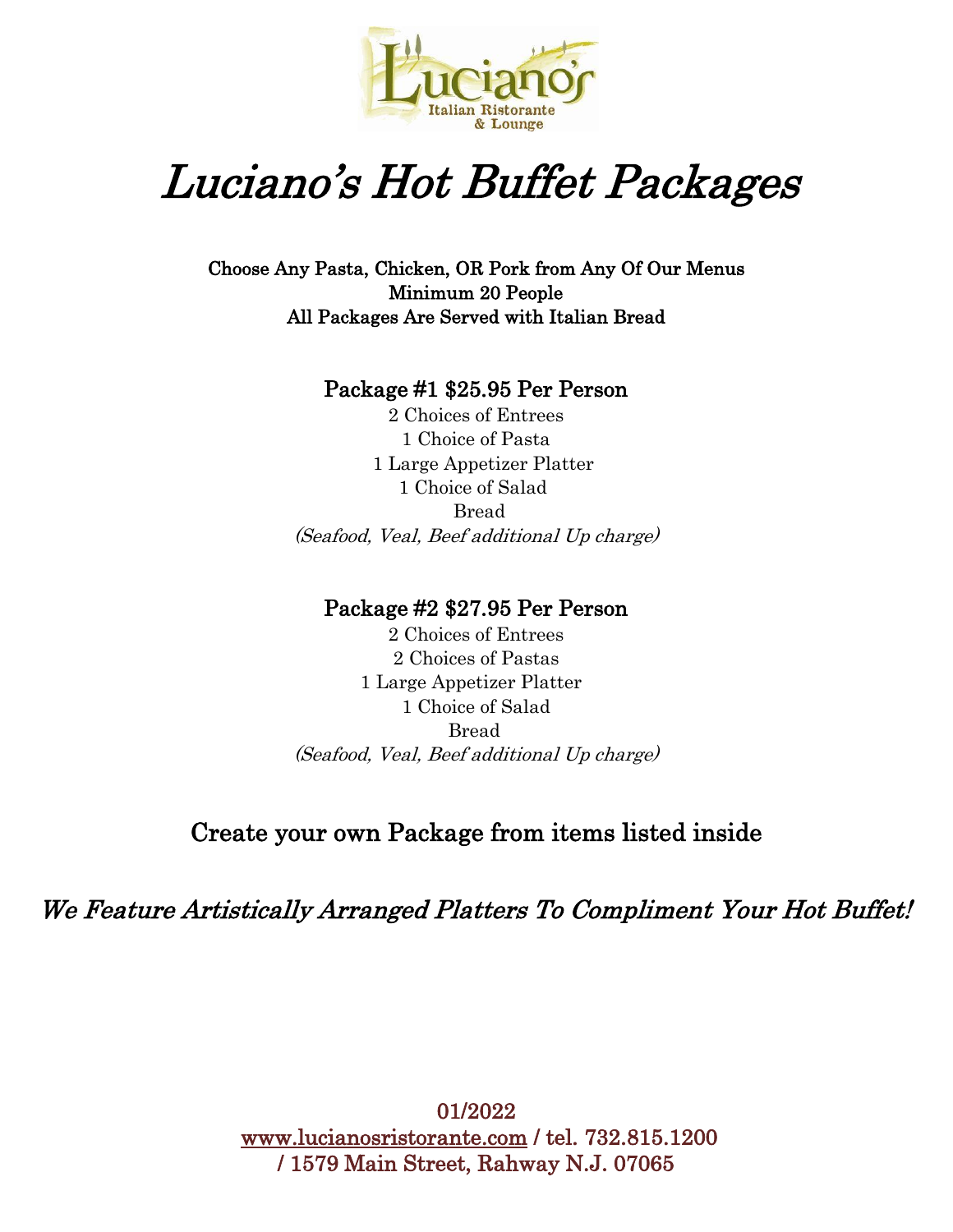

## Appetizer Platters

#### Antipasto Platter –

Imported Provolone, Parmesan, Gorgonzola, Roasted Peppers, Artichoke Hearts, Marinated Mushrooms, Olives, Tomatoes and Mozarella, Salami, Sopressata, Capicolla, and Grilled Vegetables

Small \$45.00 Large \$90.00 (Serves 8-10) (Serves 15-18)

Assorted Cheese Platter

Tempting selection of International Cheeses Artistically Arranged and Garnished With Crackers

Small \$30.00 Large \$57.00  $(Serves 8-10)$   $(Serves 15-18)$ 

#### Seafood Salad

A Tasty Combination of Fresh Seafood - Calamari, Scungili, & Gulf Shrimp with Celery, & Sweet Red Peppers Marinated in Extra Virgin Olive Oil and Fresh Lemon Dressing

<sup>1</sup>/<sub>2</sub> Tray \$80.00 Full Tray \$160.00  $(Serves 10 - 12)$   $(Serves 20 - 25)$ 

#### Mozzarella Salad

Sliced Mozzarella and Sliced Beefsteak Tomatoes, Roasted Red Pepper Marinated with Extra Virgin Olive Oil

½ Tray \$45.00 Full Tray \$90.00  $(Serves 10 - 12)$   $(Serves 10 - 12)$ 

# Special Requests Made To Order

Let Us Cater You Next Event With Our Fine Quality Food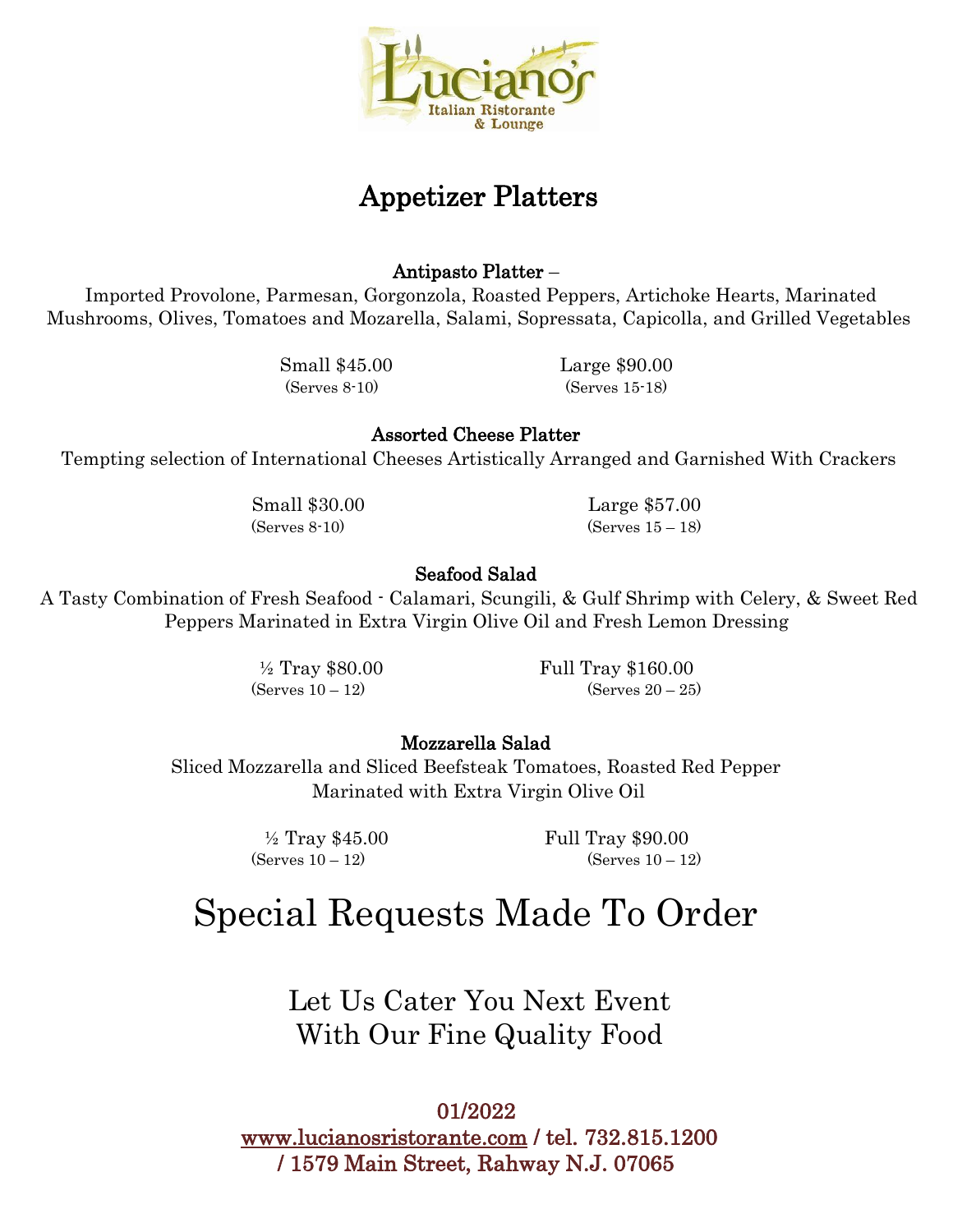

# Hot Appetizers HALF TRAY/FULL TRAY

10-12 ppl 18-22ppl

| filled with ricotta & mozzarella cheese                                                                         | \$75.00  |
|-----------------------------------------------------------------------------------------------------------------|----------|
| toasted prosciutto & mozzarella sandwich<br>with anchovy caper sauce                                            | \$75.00  |
| STUFFED MUSHROOM<br>with crabmeat, scallops and shrimp \$80.00                                                  | \$175.00 |
| with sausage, peppers, onions, prosciutto, pancetta,<br>tomato, mozzarella, and parmesan cheese \$45.00 \$75.00 |          |

# Side Dishes

|                                  | Half Tray  |
|----------------------------------|------------|
|                                  | $8-12$ ppl |
| GARLIC MASHED POTATOES\$25.00    |            |
|                                  |            |
|                                  |            |
|                                  |            |
| ROSEMARY ROASTED POTATOES\$25.00 |            |
|                                  |            |
|                                  |            |
|                                  |            |
|                                  |            |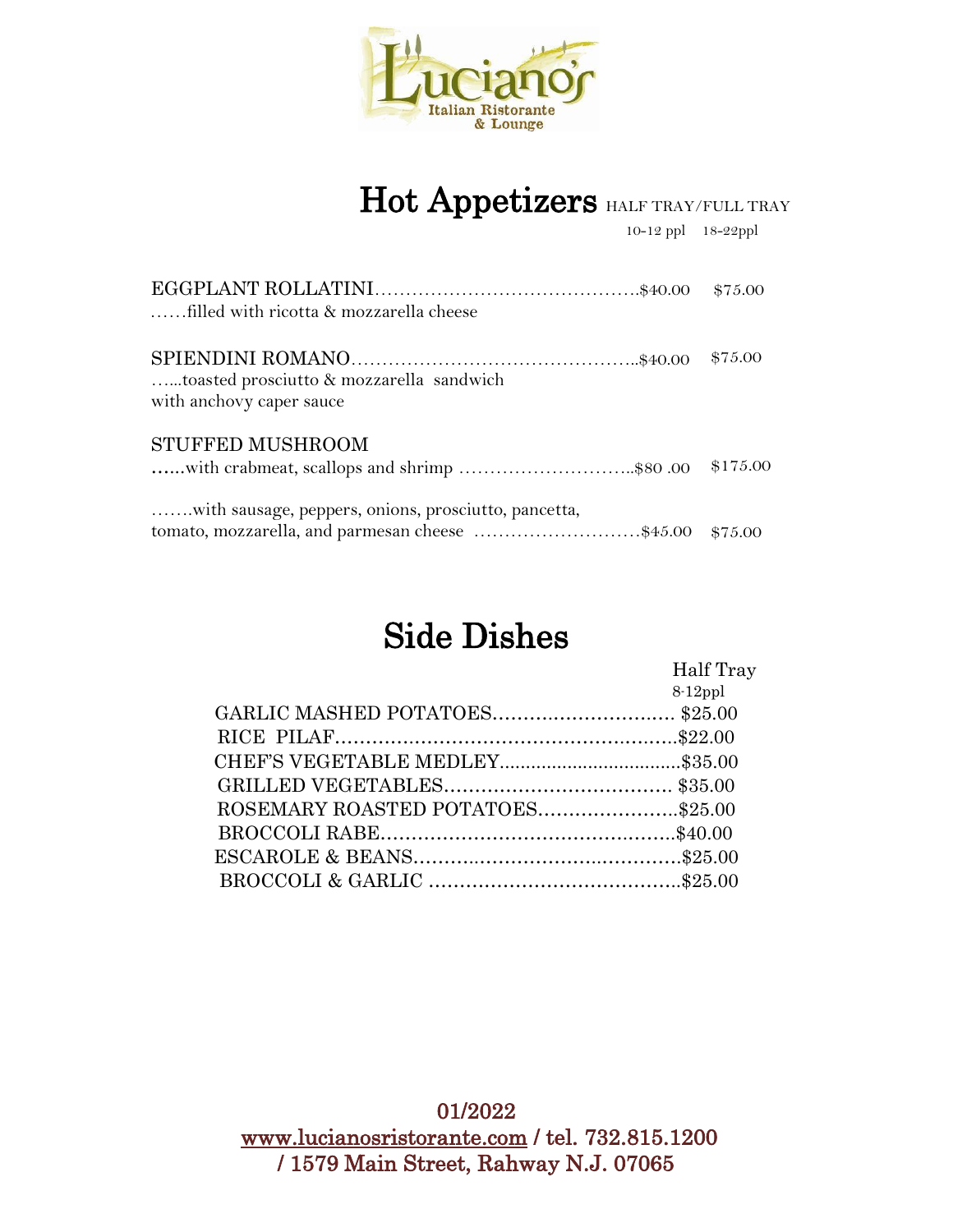

# Appetizer Platters

## Antipasto Platter

... Imported Provolone, Parmesan, Gorgonzola, Roasted Peppers, Artichoke Hearts, Marinated Mushrooms, Olives, Tomatoes and Mozarella, Salami, Sopressata, Capicolla, and Grilled Vegetables

> **Small: \$45.00 Large: \$90.00**

## Salads

Half Tray / Full Tray

Caesar Salad………………….………………….....….\$25.00 / 40.00

| arugula, endive, radicchio |  |
|----------------------------|--|

## Shrimp Cocktail

...with cocktail sauce Small: \$57.00 (20 pieces) Medium: \$112.00 (40 pieces) Large: \$220.00 (60 pieces)

## **Baked Pasta Dishes**

Half Tray / Full Tray

8-12ppl 18-22ppl

| Meatballs In Pomodoro Sauce\$40.00 / \$74.00 |  |
|----------------------------------------------|--|

## 01/2022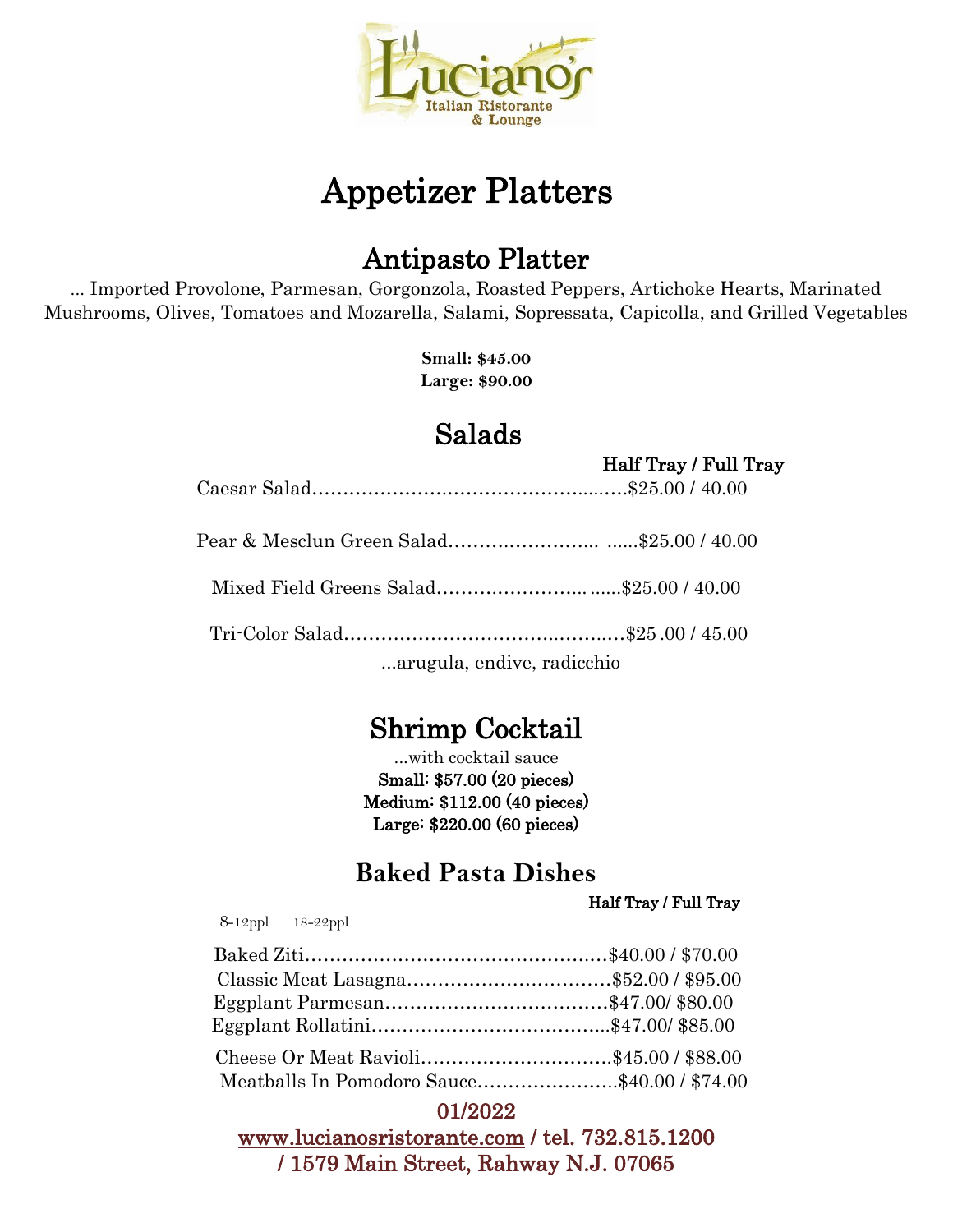

## Pastas

" First, choose your pasta...then add your favorite sauce"

**Cavatelli Farfalle Fusilli Penne Rigatoni Tortellini** 

Half Tray / Full Tray

 8-12ppl 18-22ppl ALFREDO………………………………………….\$40.00 / \$75.00 ...grated parmesan cheese, heavy cream

BOLOGNESE…………………………………………..\$40.00 / \$75.00 …..beef, veal, pork, sausage, carrots, celery, onions and garlic in a tomato sauce

BROCCOLI, ROASTED GARLIC, EXTRA VIRGIN OLIVE OIL….\$42.00 / \$80.00 ……broccoli, garlic and extra virgin olive oil

CARBONARA…………………………………...…….\$42.00 / \$80.00 ...grated parmesan cheese, bacon, onions, prosciutto and heavy cream

> MARINARA……………………………………………\$37.00 / \$70.00 …traditional tomato sauce with garlic and fresh herbs…………

> PRIMAVERA…………………………………………..\$42.00 / \$80.00 ...fresh vegetables, choice of tomato basil sauce or Alfredo sauce

ALLA VODKA……………………………………………..……\$42.00 / \$80.00 ...flavored with garlic, fresh tomatoes, vodka, and cream

SALMON & ASPARAGUS…………..……………….\$65.00 / \$125.00 ...diced sautéed chunks of salmon and asparagus tips in a vodka tomato cream sauce

SAUSAGE & WILD MUSHROOMS MARINARA...\$42.00 / \$80.00 ...sautéed sweet sausage and assorted wild mushrooms in a light tomato basil sauce

> TAORMINA…………………………………………..\$50.00 / \$95.00 ...shrimp, prosciutto, peas and mushrooms in a pink cream sauce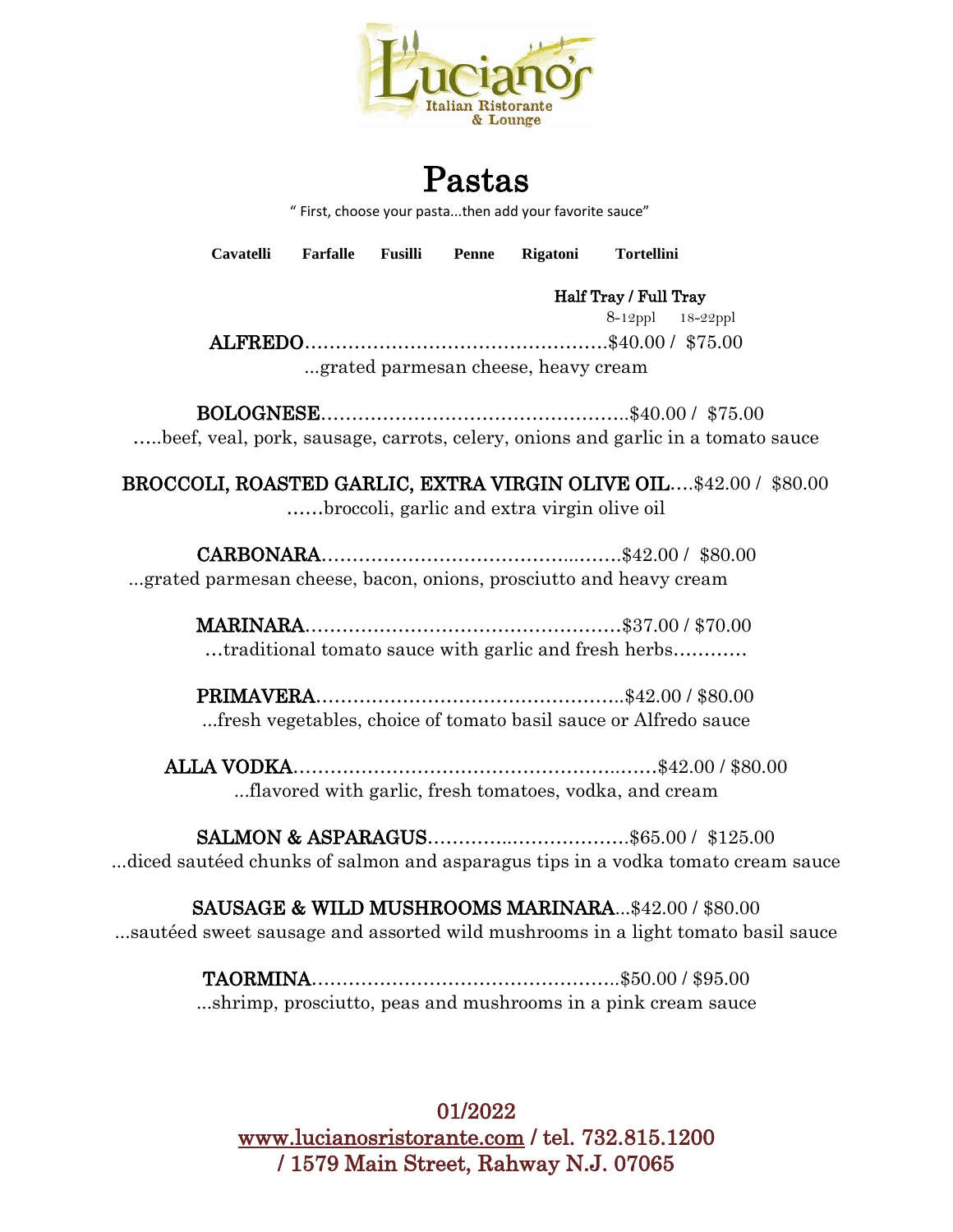

# Chicken

| Half Tray / Full Tray                                              |  |
|--------------------------------------------------------------------|--|
| 8-12ppl 18-22ppl                                                   |  |
|                                                                    |  |
| breast of sautéed chicken topped with eggplant, tomato             |  |
| & mozzarella, finished in a Madeira & Marsala wine sauce           |  |
|                                                                    |  |
| breast of chicken sautéed in a lemon, butter and white wine sauce; |  |
| topped with tomato and smoked mozzarella                           |  |
|                                                                    |  |
| chicken tenderloins flambéed with white wine balsamic vinegar,     |  |
| garlic and rosemary, finished in a brown sauce                     |  |
|                                                                    |  |
| chicken tenderloins sautéed with artichoke and asparagus tips in   |  |
| a Dijon mustard, honey and cream sauce                             |  |
|                                                                    |  |
|                                                                    |  |
| breast of chicken dipped in egg batter, sautéed & finished in      |  |
| a lemon, butter and white wine sauce                               |  |
|                                                                    |  |
| breast of chicken sautéed with mushrooms in Marsala wine sauce     |  |
|                                                                    |  |
| breaded breast of chicken cutlet topped with mozzarella and        |  |
| baked in a marinara sauce                                          |  |
|                                                                    |  |
| chicken tenderloins sautéed with sun-dried tomatoes, brandy,       |  |
| cream sauce                                                        |  |
|                                                                    |  |
| breast of chicken stuffed with sauteed spinach, Provolone,         |  |
| prosciutto, crusted in bread crumbs and finished with a red wine   |  |
| sauce                                                              |  |
|                                                                    |  |
|                                                                    |  |

...chicken tenderloins sautéed with sweet Italian sausage, onions, peppers, and roasted potatoes in a white wine sauce

### 01/2022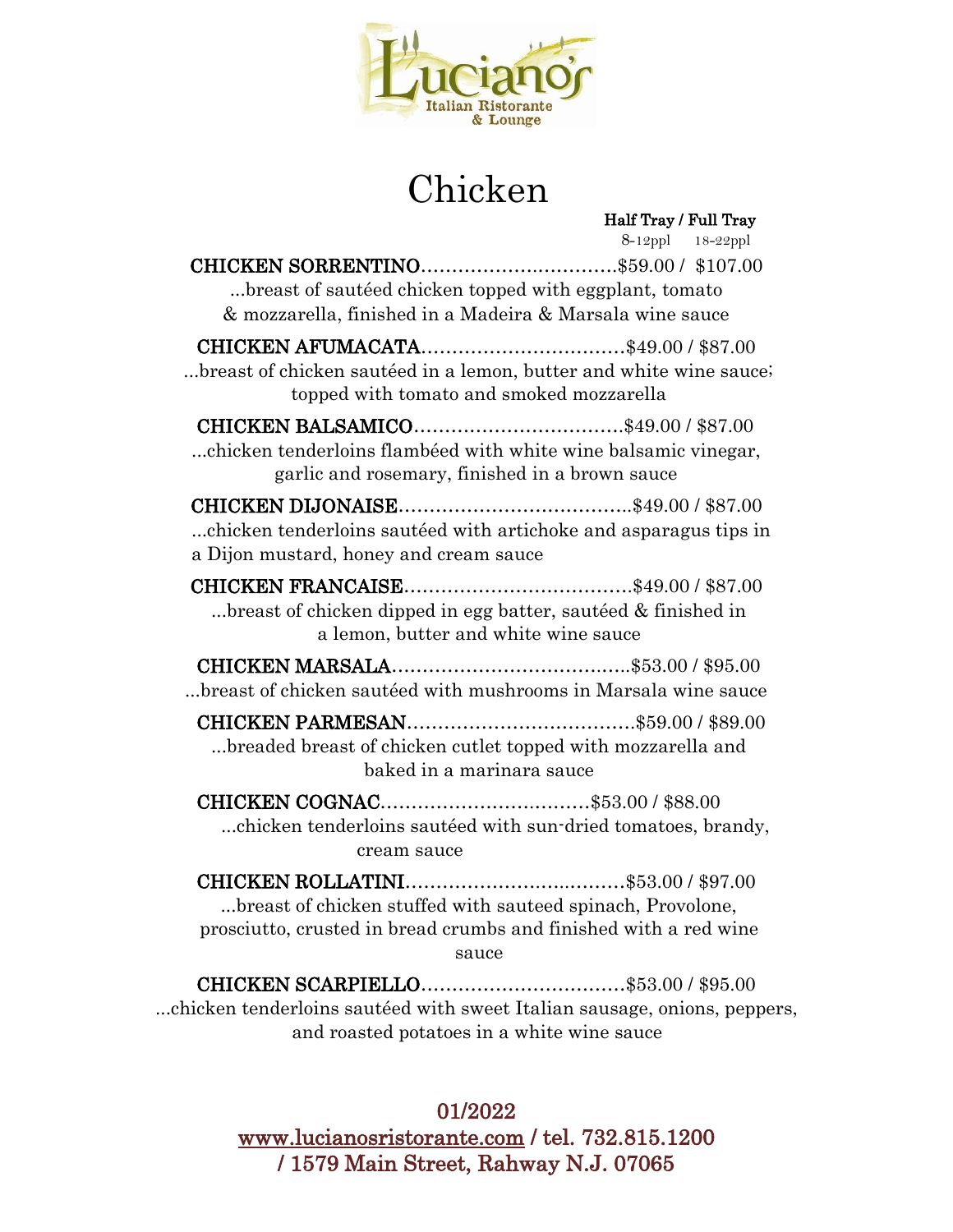

Beef

Half Tray / Full Tray

8-12ppl 18-22ppl

FILET MIGNON GIAMBOTTA STYLE….\$99.00 / \$182.00

...grilled medallions of filet mignon sweet sausage, potatoes, vinegar peppers, mushrooms and onions in a white wine marinara sauce

FILET MIGNON BAROLO……………....…\$99.00 / \$182.00 ...medallions of filet mignon sautéed in a Barolo red wine sauce with fresh oregano

FILET MIGNON FUNGHI………………....\$99.00 / \$182.00 ...grilled medallions of filet mignon, served with wild mushrooms

## Veal

VEAL MARSALA……………………………..\$82.00 / \$157.00 ...veal scaloppini sautéed with mushrooms in a marsala wine sauce

VEAL PICCATA……………………………….\$82.00 / \$157.00 ...veal scaloppini sautéed with lemon, butter and white wine, garnished with capers

VEAL SALTIMBOCCA…………………..….\$79.00 / \$162.00 ...veal scaloppini sautéed, topped with prosciutto, sage and mozzarella in a sherry wine sauce, served over a bed of sautéed spinach

VEAL SORRENTINO…………………..…...….\$79.00 / \$162.00 ...sautéed veal scaloppini topped with eggplant, tomato & mozzarella, finished in a Madeira wine sauce

# Pork

ROASTED PORK LOIN GIAMBOTTA..\$57.00 / \$102.00 ...boneless pork loin sautéed with sweet sausage, potatoes, vinegar peppers, mushrooms and onions in a white wine marinara sauce

ROASTED PORK LOIN……………..…..….NA / \$132.00 ...whole boneless pork loin, lightly seasoned & then roasted

#### SAUSAGE & PEPPERS..........................\$46.00 / \$79.00

...sweet Italian sausage sautéed with peppers & onions in a light marinara sauce

#### 01/2022